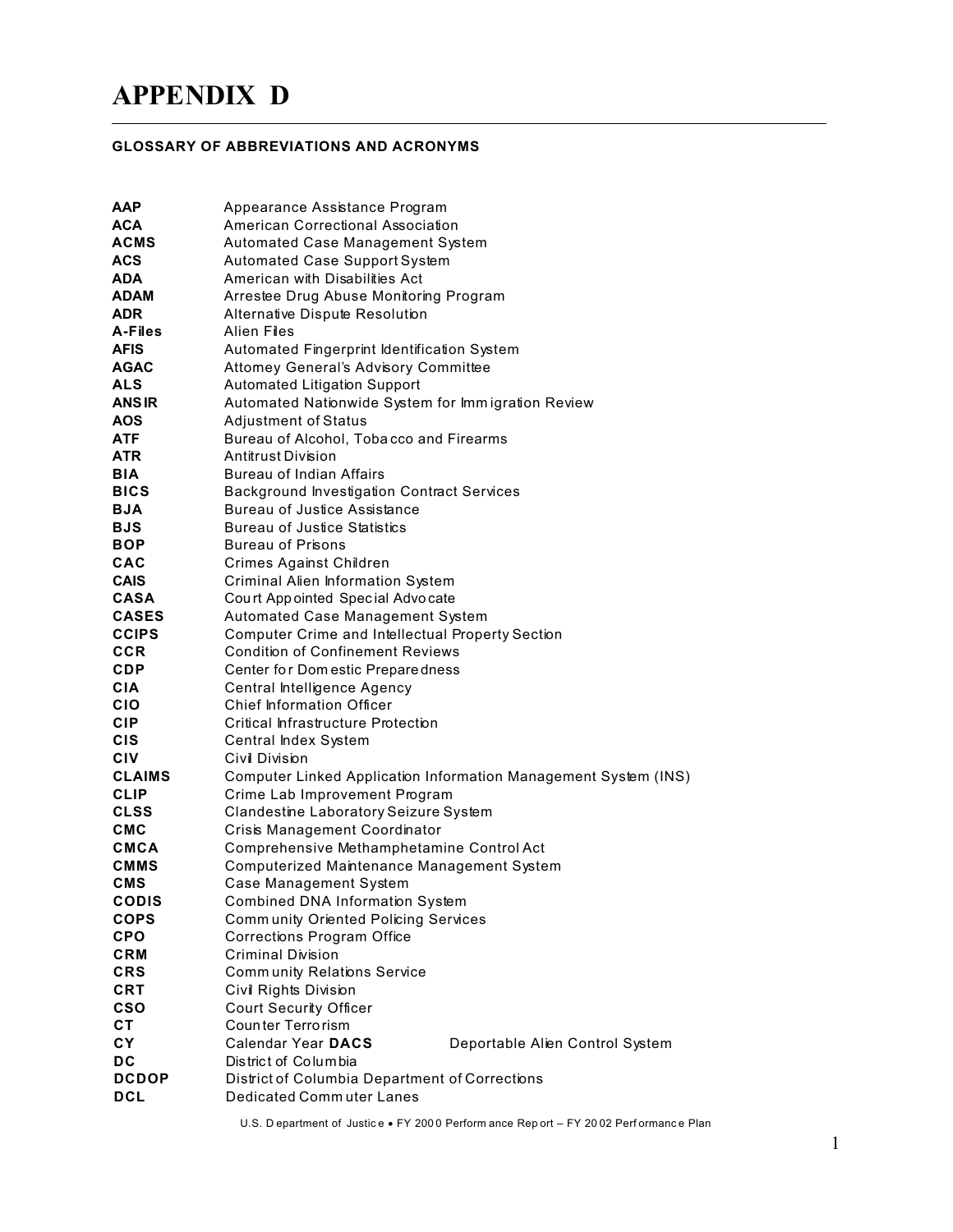| <b>DCPO</b>                | Drug Courts Program Office                                                     |
|----------------------------|--------------------------------------------------------------------------------|
| <b>DEA</b>                 | Drug Enforcement Administration                                                |
| <b>DIA</b>                 | Defense Intelligence Agency                                                    |
| DME                        | Durable Medical Equipment                                                      |
| DOD                        | Department of Defense                                                          |
| <b>DOE</b>                 | Department of Energy                                                           |
| <b>DOI</b>                 | Department of the Interior                                                     |
| <b>DOJ</b>                 | Department of Justice                                                          |
| <b>DOL</b>                 | Department of Labor                                                            |
| <b>DOT</b>                 | Department of Transportation                                                   |
| <b>DTO</b>                 | Drug Trafficking Organization                                                  |
| <b>ENFORCE</b>             | Enforcement Case Tracking System (INS)                                         |
| <b>ENRD</b>                | <b>Environment and Natural Resources Division</b>                              |
| <b>EOIR</b>                | Executive Office for Immigration Review                                        |
| <b>EOUSA</b>               | Executive Office for United States Attorneys                                   |
| <b>EOWS</b>                | Executive Office Weed and Seed                                                 |
| <b>EPA</b>                 | <b>Environmental Protection Agency</b>                                         |
| <b>EPIC</b>                | El Paso Intelligence Center                                                    |
| FAA                        | <b>Federal Aviation Administration</b>                                         |
| <b>FAIR Act</b>            | Federal Activities and Inventory Reform Act                                    |
| <b>FARS</b>                | <b>Firearms Accountability Reviews</b>                                         |
| FBI                        | Federal Bureau of Investigation                                                |
| <b>FEMA</b>                | <b>Federal Emergency Management Agency</b>                                     |
| <b>FinCen</b>              | <b>Financial Crimes Intelligence Center</b>                                    |
| <b>FIREBIRD</b>            | DEA's primary office automation infrastructure                                 |
| <b>FISA</b>                | Foreign Intelligence Surveillance Act                                          |
| FFL                        | <b>Federal Firearm Licensees</b>                                               |
| <b>FFMS</b>                | <b>Federal Financial Management System</b>                                     |
| <b>FMIS</b>                | <b>Federal Management Information System</b>                                   |
| <b>FPD</b>                 | <b>Federal Prisoner Detention</b>                                              |
| <b>FPI</b>                 | Federal Prison Industries                                                      |
| FSU                        | <b>Former Soviet Union</b>                                                     |
| <b>FTC</b>                 | <b>Federal Trade Commission</b>                                                |
| <b>FTE</b>                 | Full Time Equivalent (of one work year)                                        |
| FY.                        | Fiscal Year                                                                    |
| <b>GAO</b>                 | <b>General Accounting Office</b>                                               |
| GCIP                       | General Counter-Drug Intelligence Plan                                         |
| GED                        | <b>General Education Diploma</b>                                               |
| GMS                        | <b>Grants Management System</b>                                                |
| <b>GPEA</b><br><b>GPRA</b> | Government Paperwork Elimination Act<br>Government Performance and Results Act |
| <b>GSA</b>                 | <b>General Services Administration</b>                                         |
| <b>HCFA</b>                | <b>Health Care Fraud Act</b>                                                   |
| HHS                        | Department of Health and Human Services                                        |
| <b>HICFA</b>               | High Intensity Financial Crime Area                                            |
|                            | <b>HIDTA</b><br>High Intensity Drug Trafficking Area                           |
| <b>HRMIS</b>               | Human Resource Information System                                              |
| HUD                        | Department of Housing and Urban Development                                    |
| <b>IAFIS</b>               | Integrated Automated Fingerprint Identification System                         |
| IС                         | <b>Indian Country</b>                                                          |
| <b>ICM</b>                 | Interactive Case Management System                                             |
| <b>IDENT</b>               | Automated Fingerprint Identification System                                    |
| <b>IDMS</b>                | Integrated Data Management System                                              |
| <b>IES</b>                 | <b>Interior Enforcement Strategy</b>                                           |
| <b>IGA</b>                 | Intergovernmental Agreement                                                    |
| <b>IHP</b>                 | Institutional Hearing Program                                                  |
|                            |                                                                                |

U.S. Department of Justice FY 2000 Perform ance Report - FY 2002 Performance Plan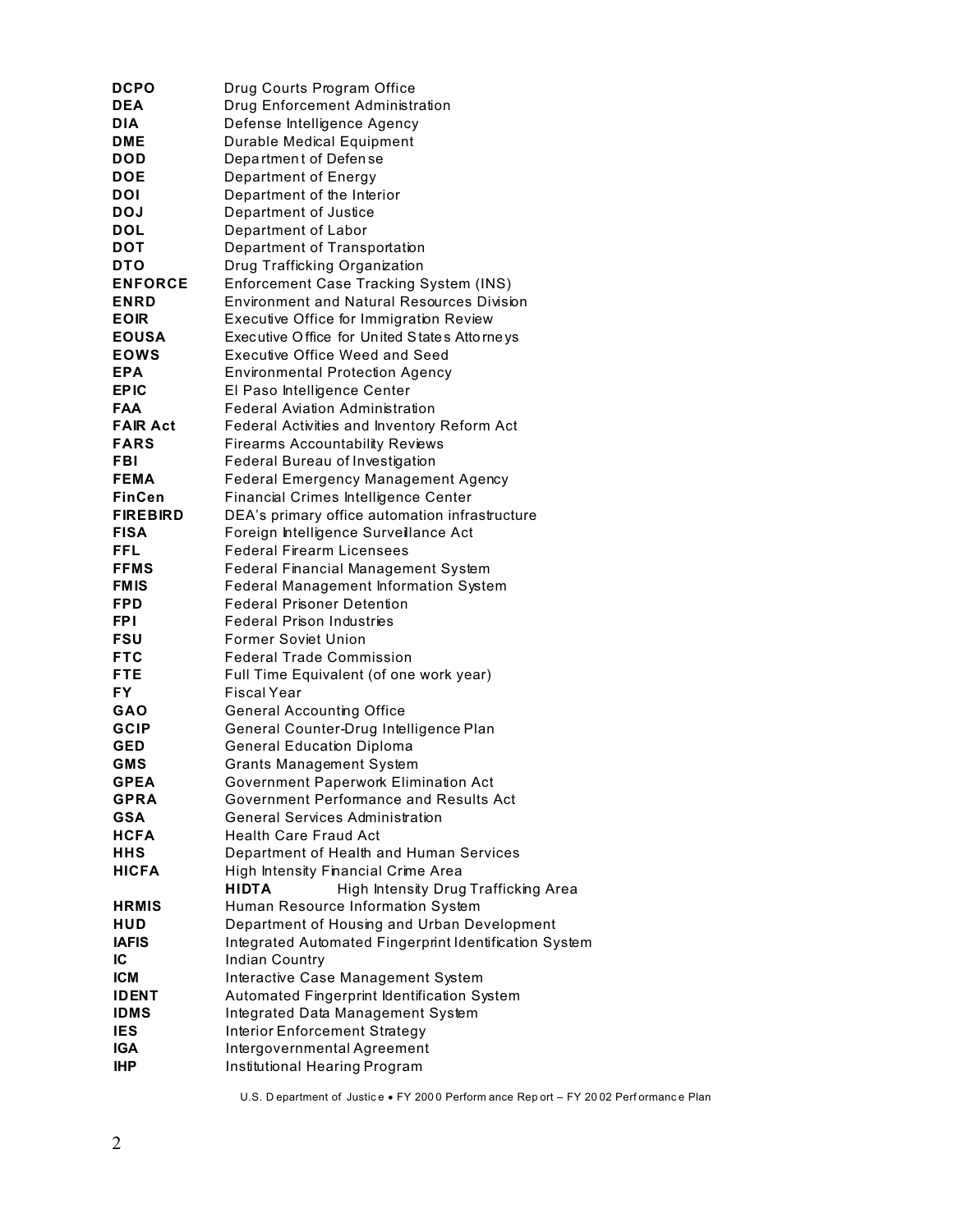| <b>IIRIRA</b>                | Immigration Reform and Immigrant Responsibility Act of 1996                                   |
|------------------------------|-----------------------------------------------------------------------------------------------|
| <b>IINI</b>                  | Inno cent Images National Initiative                                                          |
| <b>INS</b>                   | Immigration and Naturalization Service                                                        |
| <b>INSPASS</b>               | INS' Passenger Accelerated Service System                                                     |
| <b>INSpect</b>               | INS' Program for Excellence and Comprehensive Tracking                                        |
| <b>INTERPOL</b>              | International Criminal Police Organization                                                    |
| <b>IRP</b>                   | Institutional Removal Program                                                                 |
| <b>IRS</b>                   | Internal Revenue Service                                                                      |
| <b>ISD</b>                   | <b>Immigration Services Division</b>                                                          |
| <b>ISRAA</b>                 | Integrated Statistical Reporting and Analysis Application                                     |
| IT.                          | Information Technology                                                                        |
| <b>IT-IRB</b>                | Information Technology Investment Review Board                                                |
| <b>JABS</b>                  | Joint Automated Booking Station                                                               |
| <b>JCN</b>                   | <b>Justice Communications Network</b>                                                         |
| JCON (II)                    | Justice Consolidated Office Network (II)                                                      |
| <b>JDIS</b><br><b>JF MIP</b> | Justice Detainee Information System<br>Joint Financial Management Improvement Program         |
| JJDP                         | Juvenile Justice and Delinquency Program                                                      |
| JMD                          | Justice Management Division                                                                   |
| <b>JPATS</b>                 | Justice Prisoner and Alien Transportation System                                              |
| <b>JUMP</b>                  | Juvenile Mentoring Program                                                                    |
| <b>LCN</b>                   | La Cosa Nostra                                                                                |
| <b>LESC</b>                  | Law Enforcement Support Center                                                                |
| <b>LYNX</b>                  | <b>INS Database for Criminal Cases Against Employers</b>                                      |
| M&R                          | Modernization and Repair                                                                      |
| MAR                          | FBI's Monthly Administrative Report                                                           |
| <b>MDTO</b>                  | Major Drug Trafficking Organization                                                           |
| <b>MERLIN</b>                | DEA's Intelligence Database                                                                   |
| MET                          | Mobile Enforcement Team                                                                       |
| <b>MLAT</b>                  | Multilateral Legal Assistance Treaty                                                          |
| MPI.                         | Maritime Procurement Initiative                                                               |
| MST                          | Military Sealift Command                                                                      |
| MOU                          | Memorandum of Understanding                                                                   |
| <b>NAC</b>                   | National Advocacy Center                                                                      |
| <b>NC ASAA</b>               | National Court Appointed Special Advocate Association                                         |
| <b>NCATF</b>                 | National Church Arson Task Force                                                              |
| NCIC                         | <b>National Crime Information Center</b>                                                      |
| <b>NCIS</b>                  | National Criminal Investigation Service                                                       |
| <b>NCHIP</b>                 | National Criminal History Improvement Program                                                 |
| <b>NCMEC</b><br><b>NCSC</b>  | National Center for Missing and Exploited Children<br><b>National Customer Service Center</b> |
| <b>NDIC</b>                  | National Drug Intelligence Center                                                             |
| <b>NDPO</b>                  | National Domestic Preparedness Office                                                         |
| <b>NFC</b>                   | <b>National Finance Center</b>                                                                |
| <b>NFTS</b>                  | National Files Tracking System                                                                |
| <b>NHC</b>                   | <b>National Hiring Center</b>                                                                 |
| <b>NICS</b>                  | National Instant Criminal Background Check System                                             |
| NIJ                          | National Institute of Justice                                                                 |
| <b>NIPC</b>                  | National Infrastructure Protection Center                                                     |
| <b>NIPCIP</b>                | National Infrastructure Protection and Computer Intrusion Program                             |
| <b>NMLS</b>                  | National Money Laundering Strategy                                                            |
| <b>NPR</b>                   | National Partnership for Reinventing Government                                               |
| <b>NPT</b>                   | <b>National Priority Target</b>                                                               |
| <b>NQP</b>                   | Naturalization Quality Program                                                                |
| <b>NRC</b>                   | <b>National Records Center</b>                                                                |
| <b>NSA</b>                   | <b>National Security Agency</b>                                                               |
| <b>NSC</b>                   | National Security Council                                                                     |
| <b>NUMP</b>                  | National Utilities Management Program                                                         |
|                              | U.S. Department of Justice FY 2000 Perform ance Report - FY 2002 Performance Plan             |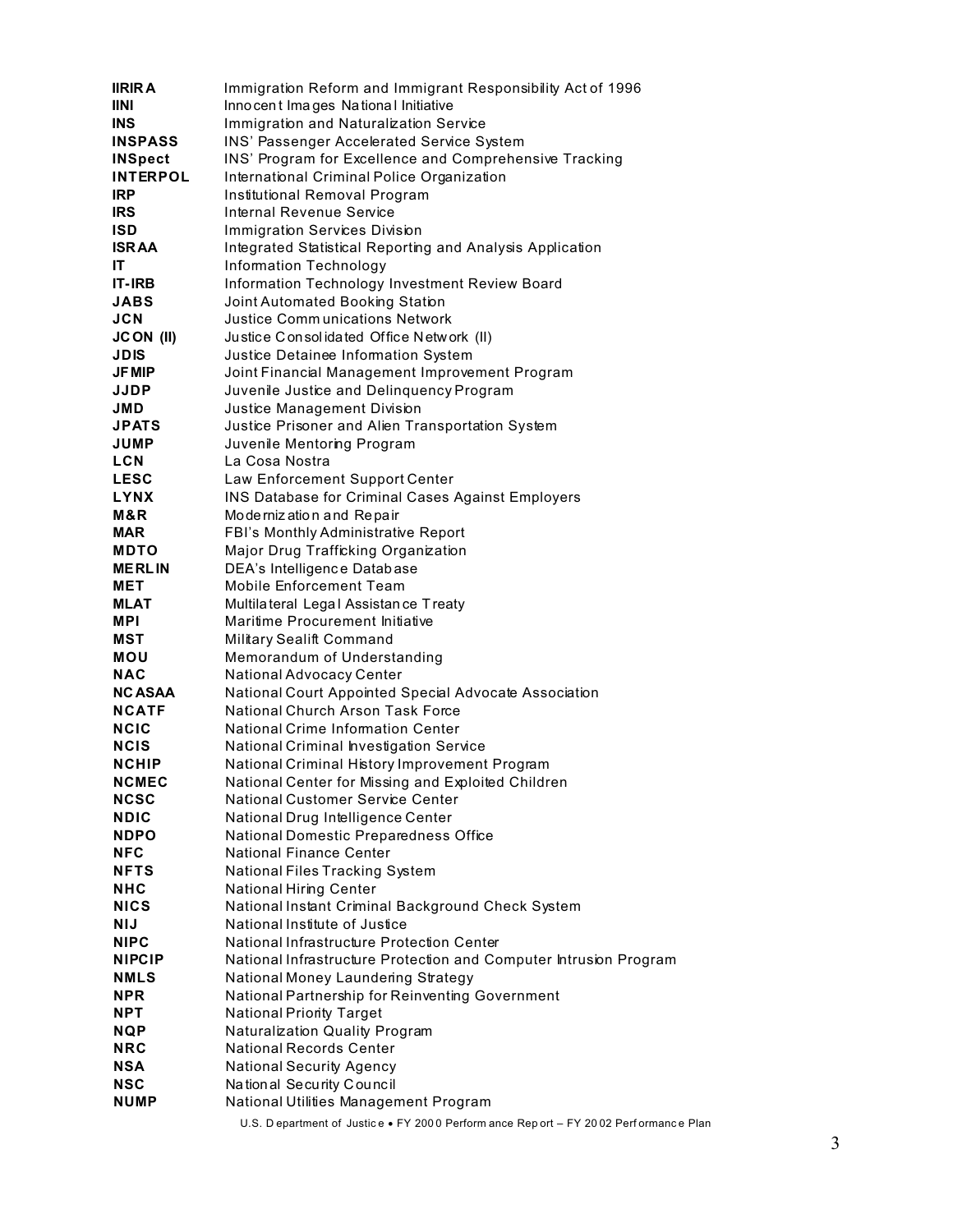| <b>NWCC</b>                        | National White Collar Crime Center                           |
|------------------------------------|--------------------------------------------------------------|
| ос                                 | Office of the Comptroller                                    |
| <b>OCDETF</b>                      | Organized Crime Drug Enforcement Task Force                  |
| <b>OCRS</b>                        | Organized Crime and Racketeering Section (CRM)               |
| OIA                                | Criminal Division's Office of International Affairs          |
| OICI                               | Office of Indian Country Investigations                      |
| OIG                                | Office of the Inspector General                              |
| <b>OJJDP</b>                       | Office of Juvenile Justice and Delinquency Prevention        |
| <b>OJP</b>                         | Office of Justice Programs                                   |
| омв                                | Office of Management and Budget                              |
| <b>ONDCP</b>                       | Office of National Drug Control Policy                       |
| <b>OPCLEE</b>                      | Office of the Police Corps and Law Enforcement Education     |
| OPM                                | Office of Personnel Management                               |
| OPR                                | Office of Profession al Responsibility                       |
| OSG                                | Office of the Solicitor General                              |
| <b>OSLDPS</b>                      | Office for State and Local Domestic Preparedness Support     |
| <b>OTJ</b>                         | Office of Tribal Justice                                     |
| <b>OVC</b>                         | Office for Victims of Crime                                  |
| PAL.                               | Program Accountability Library                               |
| <b>PAS</b>                         | Performance Analysis System                                  |
| <b>PBSC</b>                        | Perform ance-Based Service Contracts                         |
| POC                                | Point of Contact                                             |
| <b>POE</b>                         | Ports-of-entry                                               |
| <b>PPRP</b>                        | Physical Plan Review Program                                 |
| <b>PREP</b>                        | Post Release Employment Study                                |
| <b>PRIDE</b>                       | Priority Drug Enforce ment Initiative                        |
| QRT                                | Quick Response Team                                          |
| <b>RAFACS</b>                      | Receipt and Alien File Accountability and Control System     |
| <b>RCPI</b>                        | Regional C om munity Policing Institute                      |
| <b>RICO</b>                        | Racketeer Influenced and Corrupt Organizations               |
| <b>ROC</b>                         | Russian Organized Crime                                      |
| RRA98                              | Restructuring and Reform Act of 1998                         |
| <b>RSAT</b>                        | <b>Residential Substance Abuse Treatment</b>                 |
| SAR                                | <b>Suspicious Activity Report</b>                            |
| <b>SCAAP</b>                       | State Criminal Alien Assistance Program                      |
| <b>SENTRI</b>                      | Secure Electronic Network for Traveler's Rapid Inspection    |
| <b>SENTRY</b>                      | BOP on-line system                                           |
| SOD                                | <b>Special Operations Division</b>                           |
| SRO                                | <b>School Resource Officer</b>                               |
| SSA                                | Social Security Administration                               |
| <b>STATE</b>                       | United States Department of State                            |
| <b>STOP</b>                        | Services, Training, Officers and Prosecutors form ula grants |
| <b>TAX</b>                         | Tax Division                                                 |
| <b>TaxDocTax Division Database</b> |                                                              |
| UBL                                | Usama Bin Laden                                              |
| <b>USA</b>                         | United States Attorneys                                      |
| <b>USAF</b>                        | <b>United States Air Force</b>                               |
| <b>USAO</b>                        | <b>United States Attomeys Offices</b>                        |
| <b>USCG</b>                        | <b>United Sates Coast Guard</b>                              |
| <b>USCS</b>                        | <b>United States Customs Service</b>                         |
| <b>USIA</b>                        | <b>United States Information Agency</b>                      |
| <b>USMS</b>                        | United States Marshals Service                               |
| <b>USNCB</b>                       | United States National Central Bureau (INTERPOL)             |
| <b>USPC</b>                        | United States Parole Commission                              |
| <b>USTP</b>                        | United States Trustees Program                               |
| <b>VAWA</b>                        | Violence Against Women Act                                   |

U.S. Department of Justice FY 2000 Perform ance Report - FY 2002 Performance Plan